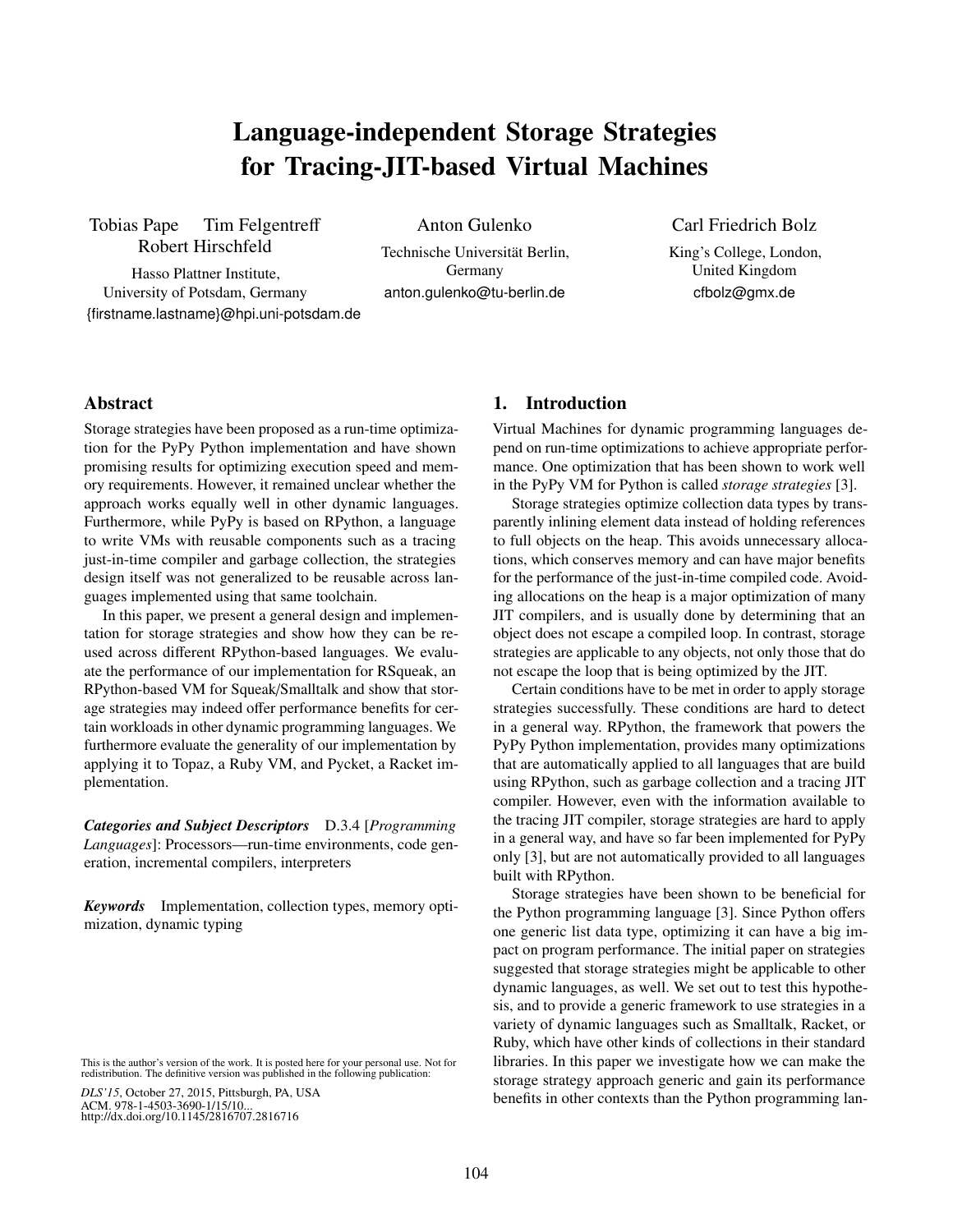guage. Towards that goal, we make the following contributions:

- We present a generic, language-independent framework to include the storage strategies optimization which in any VM implemented using the RPython toolchain.
- We show that storage strategies can be beneficial for certain workloads in other dynamic languages.
- To determine how reusable our implementation is, we evaluate the application of storage strategies to three RPython-based virtual machines: RSqueak, a VM for Squeak/Smalltalk; Topaz, a Ruby VM; and Pycket, a Racket implementation.

# 2. Background: Storage Strategies in PyPy

The PyPy virtual machine is built using RPython, a restricted subset of Python that is amendable to static analysis and that can automatically generate a tracing just-in-time compiler. The most important optimization implemented by RPython's tracing JIT is an aggressive escape analysis [\[6\]](#page-9-1). When a loop is detected it is *traced*, that is, all operations in the loop are recorded. The recorded operations are then simplified using a form of partial evaluation [\[2\]](#page-9-2). The original trace is traversed and object allocation are replaced with *static objects* which are allocated on the stack. Only when an object is found to escape the trace it is actually allocated on the heap. This optimization is safe because the optimizer can prove that static objects don't affect the program state after exiting the loop.

The drawback of static objects is a rather complex deoptimization. For each assumption the JIT compiler made during optimization, a guard is left in the compiled code. An optimized JIT trace must be left when such a guard check fails. In this case the escape analysis performed as basis for the static object optimization does not hold anymore. Static objects allocated in the last loop iteration have to be allocated on the heap, and their contents have to be copied from the stack to the newly allocated objects. To do this, the JIT has to maintain information about the stack layout while executing an optimized trace; using a stack map, the stack can be walked in order to create non-static versions of the objects.

Since RPython's meta tracing JIT creates traces of VM operations, not only language level objects can be turned into static objects, but also VM level objects. Just like other optimizations in the RPython toolchain, this leads to cleaner code; short living objects can substantially increase the expressiveness of VM code.

<span id="page-1-1"></span>*Storage Strategies* Usually, collections in dynamic languages are represented by allocating an array and filling it with pointers that point to the actual elements of the collection. This is because in a dynamic language, or even any language with polymorphism, objects of different types can be added to the same collection. Using an array of pointers is the generic way to represent such a dynamic collection.



<span id="page-1-0"></span>Figure 1. Example for a storage strategy. Left side: generic collection holding only boxed integer objects. Right size: Optimized collection, resulting in less object allocations and memory usage.

However, it also introduces an indirection between the collection and the actual elements. To access any value from the collection, the VM must first fetch the pointer address and dereference it, before fetching the actual value. This additional memory access is a big overhead compared to a C array of pure integer values, which can be traversed at full speed.

Another allocation removal technique called storage strategies, or *strategies* for short, can optimize dynamic collections [\[3\]](#page-9-0). Storage strategies are implemented on VM level and are based on the idea that the VM has multiple possible ways of representing collections internally. Based on the user program and the operations performed on a collection, the VM can switch between multiple strategies and choose the most efficient one. To do so, the collection contains a reference to the currently used strategy object, and all important operations performed on the collection are delegated to that object. Ideally the strategy will not be switched very often, so the second important idea behind storage strategies is that user programs often utilize collections in a predictable way.

For example, collections are often used in a homogeneous way. If the first few elements appended to a Python list are integers, then it is likely that the user program will keep storing only integer values in that list. This is enough information to optimize the list. In this case, the VM could allocate an array for integer values and store the values directly, without allocating box objects to represent these integers. Figure [1](#page-1-0) illustrates this example by showing two possible representations for the same collection: the collection on the left side contains boxed integer objects, while the collection on the right side contains pure integer values.

In order to optimize the internal representation of a collection, the VM must make assumptions about the usage pattern of that collection. It cannot wait until a collection has been used for a while before optimizing it, otherwise it might end up not optimizing short living or small collections. Optimizing short living collections can be very important, for example when they are allocated frequently in a tight loop.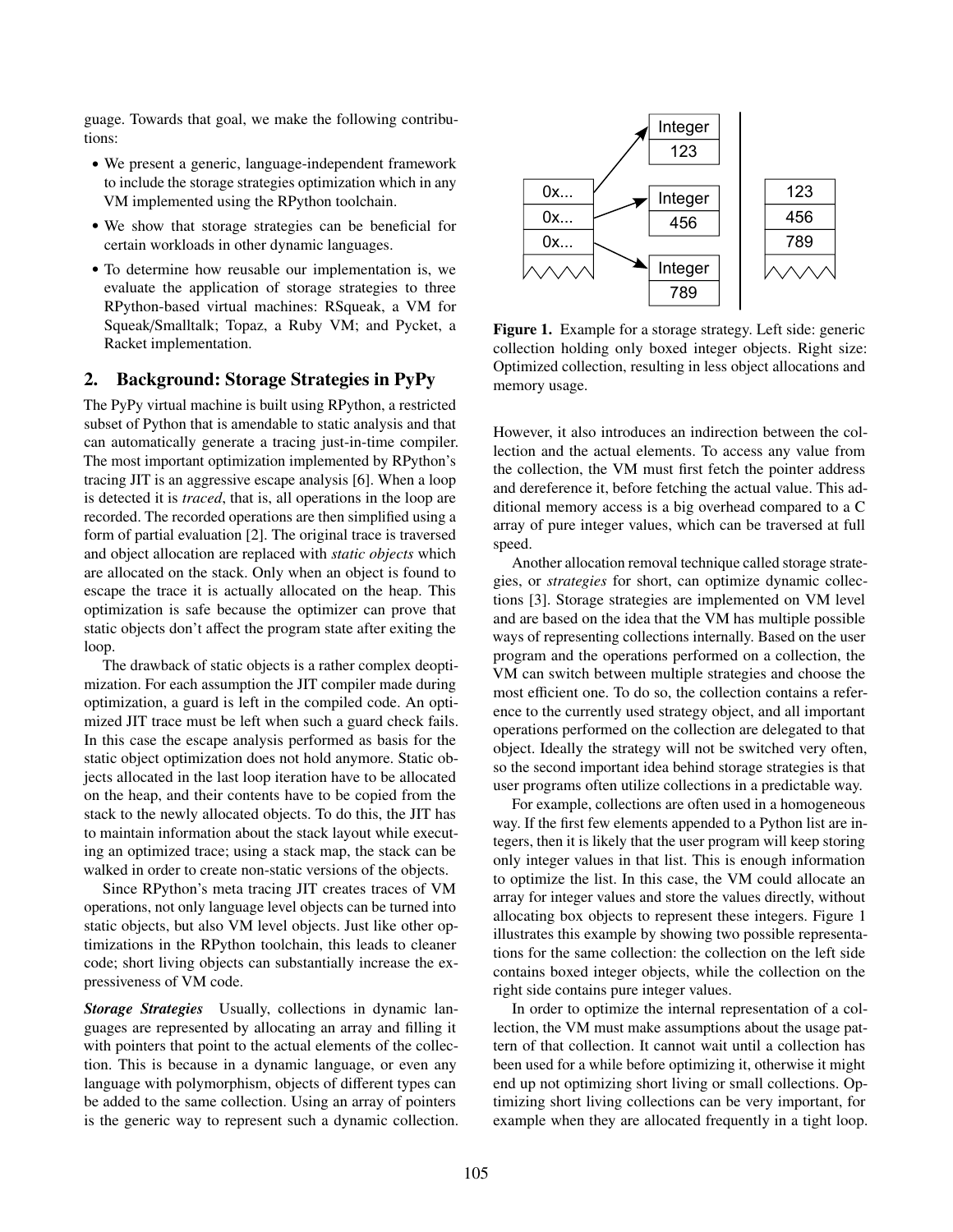

<span id="page-2-0"></span>Figure 2. Deoptimization of an optimized integer collection. A general storage array has to be created, and Integer objects have to be allocated



<span id="page-2-1"></span>Figure 3. Inlining storage for composite objects with 3 fields

## In order to optimize as many collections as possible, the VM must predict the usage pattern based on the very first operations performed on a collection.

Making predictions about usage patterns is hard and the success can vary depending on the situation. Therefore, the VM should make assumptions based on meaningful heuristics, which can be obtained by examining existing systems and deriving typical usage patterns. But even with these preconditions there will be cases where the VMs assumptions turn out to be wrong. In such cases, the VM must uphold the semantics of the programming language and perform a *deoptimization*. Most of the time this means allocating a new, more general collection and copying all elements from the old collection into the new one. Figure [2](#page-2-0) shows an example of this procedure. The storage on the left is optimized to hold integer values, but the user program wants to add a float value to the list. The VM has to allocate a new, more general storage array which is able to hold generic objects. In this case, the deoptimization could have been avoided if the VM had implemented a storage strategy to hold both integer and float values. The deoptimization procedure must be tuned for highest performance, and should take place as rarely as possible.

*Homogeneous Collections* As indicated by the examples given, the most important optimization target of storage strategies are homogeneous collections. A collection is homogeneous when it only contains elements of the same type. Since the size of the datatype is known, the VM can allocate an array big enough to hold the data of many such objects in consecutive memory. The benefit of this optimization is two-fold: the VM can save the memory for the objects, and accessing the objects becomes faster due to the omitted indirection between collection and elements.

This optimization is not limited to numeric datatypes like integers. Even objects with multiple fields can be represented that way, as illustrated in figure [3.](#page-2-1) The fields of each objects just have to be placed sequentially in memory. Accessing any field in any object can happen without additional memory access, simply based on constant-time pointer arithmetics.

#### 3. Language Independent Storage Strategies

In this section we present the design of our library for storage strategies called rstrategies. First we introduce the principles this library design is based on, then we describe different parts of the library and how a VM developer can utilize the library to create specific collection implementations.

In order to be reusable in the context of different programming languages, rstrategies must expose its functionality in a very flexible way. We use the concept of mixins [\[4,](#page-9-3) [5\]](#page-9-4) to provide the required level of flexibility while allowing the VM to extend the provided functionality when needed.

In the context of RPython, any regular class can be used as a mixin. The programmer must simply include a import\_from\_mixin(MixinClass) clause into the body of the instantiating class. All attributes and methods will then be copied over from MixinClass to the target class, including all inherited methods. A mixin is not intended to be used on its own. It can require other mixins and fields or methods provided by the instantiating class itself. This way the code inside a mixin can be written in an abstract way to promote modularity.

rstrategies supports two types of collections: variable sized and fixed sized lists. These two abstract types of collections cover the needs of primitive collections for most programming languages. The reasons behind this design decision are further explained in [section 6.](#page-8-0)

The rstrategies library provides a hierarchy of mixins that can be combined into actual collection classes. If required, parts of the provided functionality can instead be implemented in the VM specific collection classes. Any mixin class can also be extended in the VM specific code before being used. There is one main mixin hierarchy that provides the largest part of the functionality. At the top of this hierarchy is the class AbstractStrategy.

AbstractStrategy defines the interface implemented in its specific subclasses, in addition to a few internal methods. The following methods are used to interact with the various storage strategy implementations:

store(index, item) Stores the given item at the given index in the collection. The strategy will check internally if it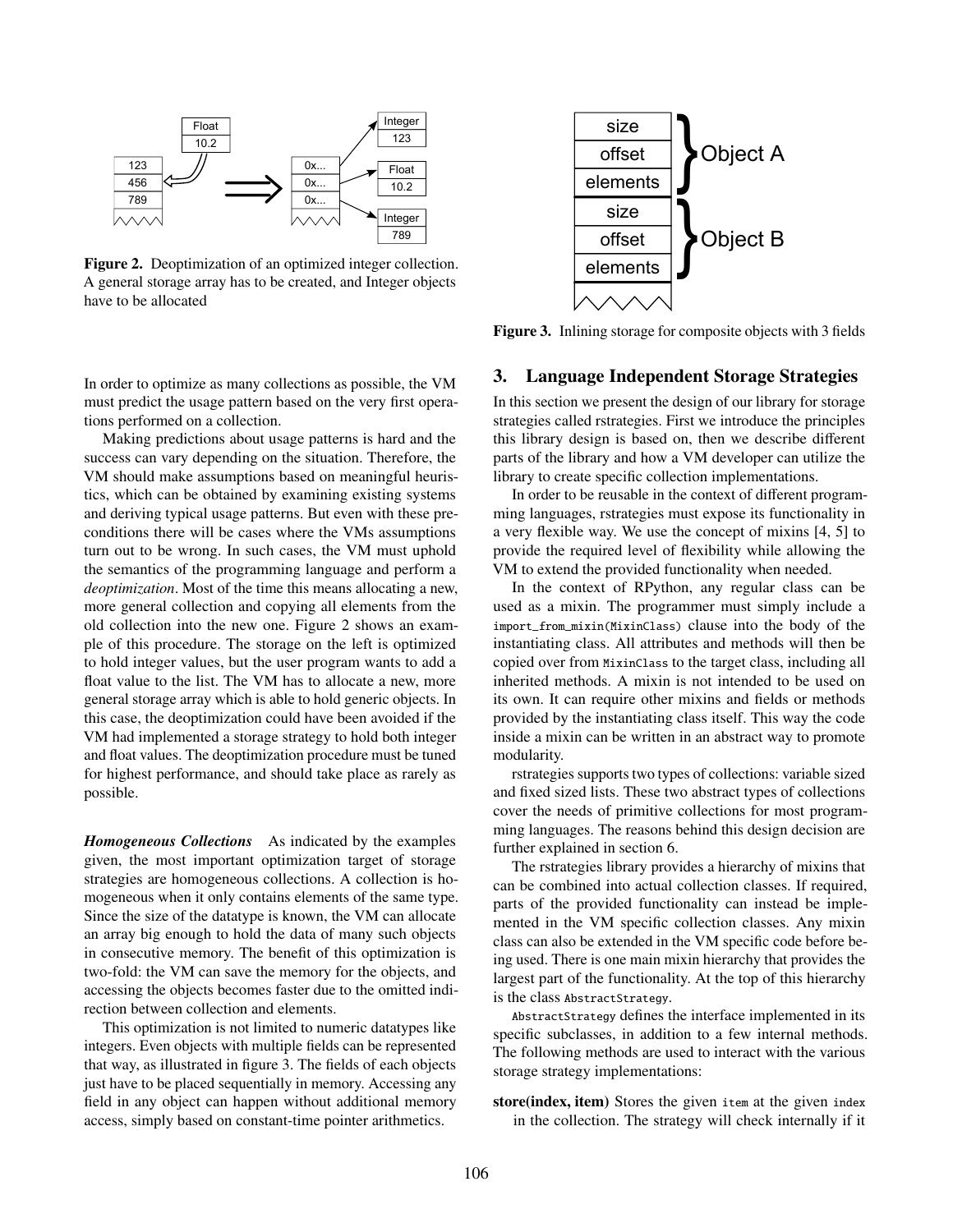can store the value of item in an optimized way. If this check fails, the strategy will be automatically switched to a more general strategy that is able to hold both the current elements and the new item. The switching mechanism is explained in section [3.2.](#page-4-0) Optionally, the value of index is checked and an error is raised if it is out of bounds of the collections size. The value of index must be within the bounds of the collection, even if the collection is variable sized.

- fetch(index) Returns the item stored at the given index in the collection. Depending on the underlying strategy, it might be necessary to box the value on the fly to represent it on the VM level. Because of this, the results of two identical calls to fetch might have different object identities, while still ayways containing equal values. The distinction between object identity and value equality is important. The same goes for a call to fetch after switching the underlying storage strategy: the results must contain equal values, but there are no guarantees about the object identity.
- size() Returns the number of elements stored in the collection. In case of a variable sized collection, the result of this can change after an intermediate call to insert or delete.
- insert(index, items) Inserts the given list of items at the given index in the collection. This increases the size of the collection by the number of inserted items and should therefore only be used in the context of variable sized collections.
- delete(start, end) Deletes the items at indices start (inclusive) to end (exclusive) from the collection. All indices must be within the bounds of the collection. This decreases the size of the collection by *end* − *start*.

#### <span id="page-3-1"></span>3.1 Strategy Optimizations

The interface of AbstractStrategy is designed in a way that any of its subclasses can be used both in a fixed sized or variable sized context. A collection becomes fixed sized by simply never invoking any of the insert or delete methods. RPython's optimizer will then determine that underlying storage arrays are never changed in size and accordingly optimize allocations and accesses of such collections.

The subclasses of AbstractStrategy represent different storage strategies, as described in [section 2.](#page-1-1) Table [1](#page-3-0) gives an overview over the supported strategies, which are further explained in the following paragraphs.

The first one is EmptyStrategy, which represents a collection with zero elements. The size of a collection using EmptyStrategy is always zero, the fetch operation always raises an error, and the store operation always switches the strategy to a different one. The EmptyStrategy can be used together with variable sized lists, like Pythons primitive list type. In such a context, the EmptyStrategy would be the starting point for every empty list. Then, depending on the first inserted element, the storage strategy would be switched ap-

Table 1. Summary of the strategies supported by rstrategies.

<span id="page-3-0"></span>

| Empty       | Size always zero                       |
|-------------|----------------------------------------|
| SingleValue | Every element is the same value        |
| Generic     | Can hold any element                   |
| WeakGeneric | Holds on weakly to its elements        |
| SingleType  | Stores unboxed values of a single type |
| Tagging     | Stores unboxed values of a single type |
|             | plus one special tag value             |

propriately. When all elements of a list are removed, the strategy can be optimized to the EmptyStrategy once again, in case it is reused with a different type of element.

Another useful strategy mixin is SingleValueStrategy. This strategy can only store a single value and therefore does not require to allocate an entire storage array. Again, this strategy can save a lot of memory when used frequently. The SingleValueStrategy must allocate memory only for a single value: the size of the list. As soon as a different value is stored in this strategy, it must be deoptimized to a more general strategy. This is useful for programming languages with fixed sized primitive collections that are always instantiated filled with a default element. For example, a Java Array is initially always filled with null values, and a Smalltalk object is initially always filled with nil values. Here, the SingleValueStrategy can be used as initial strategy, before being deoptimized to a more general strategy.

GenericStrategy is the strategy that is able to handle any element. It corresponds to a simple, non-optimized list and is the fallback strategy when any other strategy has to be deoptimized. Depending on the context, there can be cases where a GenericStrategy is again optimized to another strategy. For example, if the last element is removed from a variable sized list using a GenericStrategy, it switches the strategy to EmptyStrategy. This way, it will again switch to another optimized strategy next time an element is added. Similar scenarios can be constructed when using a fixed sized list, but in that case additional information must be maintained about the elements. For example, keeping track of the number of null values would allow optimizing a generic fixed-sized array to SingleValueStrategy. The associated overhead of maintaining this information would most likely surpass the optimization benefits.

SingleTypeStrategy is able to store elements of a single type in an optimized storage array, as described in section [2.](#page-1-1) Certain conditions must be met in order to use this strategy. Namely, the identity of the element objects must be determined only through their value, and element objects must be immutable. These strict conditions are usually only met by primitive types like integer, float datatypes, or value classes, if supported. Therefore, the SingleTypeStrategy can be used to implement optimized storage for collections of primitive datatypes. The VM has to provide routines for *boxing* and *unboxing* the elements of this strategy. These rou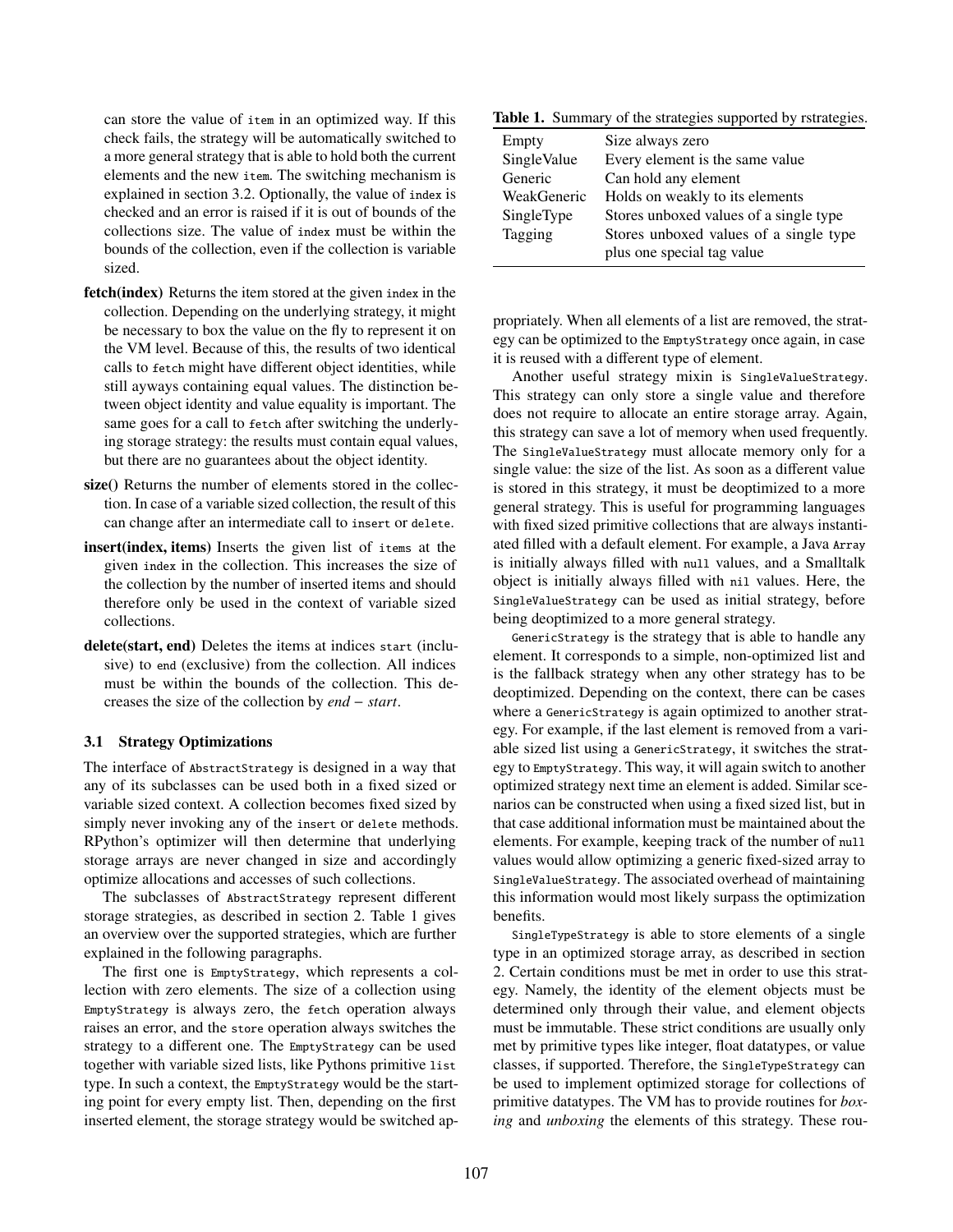tines form the bridge between the machine level and VM level representations of the element values. For example, assume an IntegerStrategy has been implemented based on SingleTypeStrategy. Now a boxed integer object is added to a collection with such a strategy. This object has to be unboxed in order to store its value into a machine level array of integers. When fetching a value from this strategy, the according boxed integer object has to be created again.

The TaggingStrategy is an extension of SingleTypeStrategy. In addition to optimized storage of a single element type, it uses one specific tag value in the value range of unboxed elements to represent some special boxed value. This is useful when fixed sized collections have a default value for their contents. For example, a fresh Java Array is filled with the default value null. When this array is filled with Integer instances, there will often be some slots in the array which still have the value null. Now if we were using the SingleTypeStrategy, we would already have to deoptimize to GenericStrategy in order to represent both null and Integer values in the same collection. With the help of the TaggingStrategy, we can avoid this early deoptimization by representing the null slots with special integer values, for example the maximum possible integer value.

There are two drawbacks to this strategy. First, it adds the overhead of comparing fetched elements with the tag value. This is the penalty for representing two different types in the same optimized storage. Second, the TaggingStrategy can not store the tag value itself. Therefore, the tag value should be chosen to occur very rarely in real situations. This can be hard for integer values, since even the maximum possible integer can very well be produced by the user program. For float values, the IEEE 754 Standard [\[7\]](#page-9-5) allows for multiple representations of the NaN value, one of which can be used as tag value.

WeakGenericStrategy is a version of GenericStrategy that holds on weakly to its elements. This means that an element of a list using a WeakGenericStrategy can be garbage collected, if the list contains the last reference to this element. Many programming languages require support for weak collections or objects on VM level. Since this strategy serves a very special purpose, collections should never switch from or to this strategy. Instead, a collection should be instantiated with this strategy and keep it throughout its lifetime.

The described strategies can further be combined by the VM. For example, a Smalltalk object can consist of two parts: a fixed sized part containing instance variables, and an optional variable sized part, which is Smalltalks notion of arrays. Even though the two parts form a single object, they can have different requirements regarding storage strategies. In this case, the VM can use two instances of different strategies to represent a single object.

The VM can even implement strategies that contain objects with more than one data field. For example, a language might have a primitive type representing a *point*, consisting of two number fields. A collection of such *point* objects could be optimized by storing all the point numbers in one consecutive array. This can be implemented using SingleTypeStrategy and storing instances of RPython's tuple type into it. In this example, the VM would have to provide routines to convert between the tuple of raw data, and an actual *point* object.

#### <span id="page-4-0"></span>3.2 Switching Strategies

An important part of rstrategies is the mechanism that allows a collection to switch between different storage strategies. The generic way to switch from one strategy to another requires two steps:

- 1. Allocate a new storage strategy of an appropriate type and with an appropriate size.
- 2. Invoke fetch on the old strategy instance and store on the new strategy instance for every element in the old instance.

While the first step can not be avoided, the second step can be largely optimized in many cases. For example, when switching from a SingleValueStrategy to a GenericStrategy, every fetch operation will yield the same result. Therefore, an optimized switching routine can be implemented, which allocates a GenericStrategy and fills its storage array with a fixed value, using a routine similar to memset of the C standard library.

# 4. Evaluation

In this section we evaluate the rstrategies library in two general directions: runtime performance and applicability to different programming languages. We evaluate the runtime performance by comparing the results of benchmarks executed with and without storage strategies. We show the generality of the library by demonstrating two programming languages of very different nature that have been successfully adapted to using rstrategies.

#### 4.1 Performance

In this section we present the results of experiments measuring the execution time of benchmarks to evaluate the performance benefits of storage strategies. The experiments have been conducted on a 64-bit Windows 8.1 machine with 8 GB of RAM and an Intel Core i7-2620M CPU with two physical and four virtual cores, clocked at 3.40 GHz during singlecore execution. During the experiments, no other user applications were running and the experiment process was given increased priority in order to minimize influences from operating system processes. We used the RSqueak VM at commit 7a0ce39abc12, PyPy at commit 35fdf446e439 and a Squeak 4.5 image to take the measurements.

To evaluate the runtime performance of rstrategies, all experiments were conducted twice. First, all specialized storage strategies have been disabled via a command line switch. In this setup, the ListStrategy is used by every object or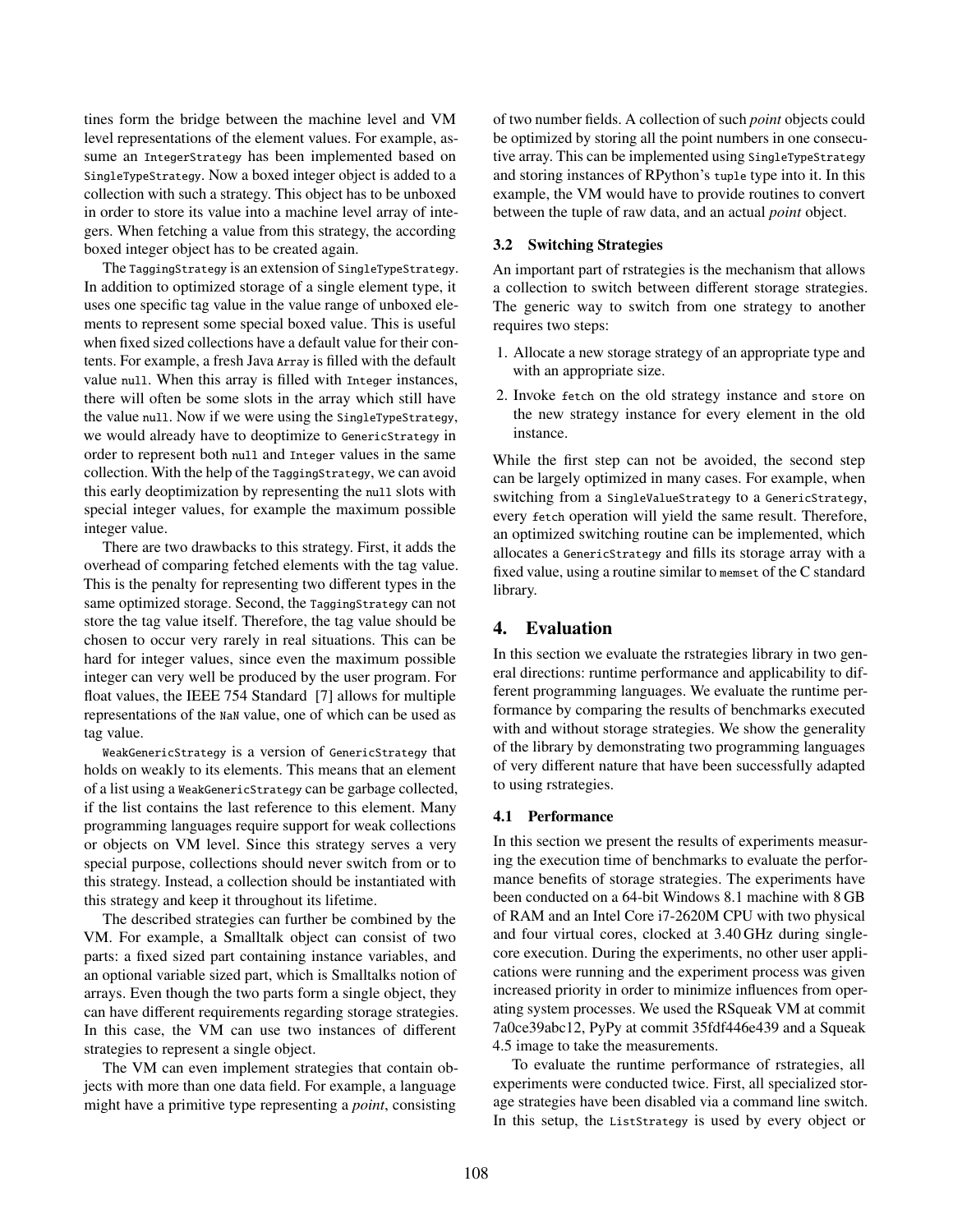collection created during the benchmarks. In the second setup, specialized storage strategies were enabled. In the case of the RSqueak VM, these strategies are AllNilStrategy (a subclass of the abstract SingleValueStrategy that just defines the single value to be the RSqueak VM's nil object), SmallIntegerOrNilStrategy (a subclass of the TaggingStrategy which uses RSqueak small integers and tags nil as special value) and FloatOrNilStrategy (which does the same for floats). We compare the runtime performance of these two experimental setups to evaluate the impact of the specialized storage strategies.

The following list gives short explanations of the seven benchmarks executed during the experiments. These are all common benchmarks based on The Computer Language Benchmarks Game<sup>[1](#page-5-0)</sup>.

- AStar The AStar path searching algorithm is used to find a solution through two predefined mazes. This benchmark creates a big graph of interconnected objects and generates lots of non-recursive messages. Two different mazes are solved, called AStar1 and AStar2; the second maze is larger.
- BinaryTree Balanced binary trees of a given depth are constructed and then walked, summing up the elements of all leaf-nodes. This benchmark generates many recursive messages.
- Blowfish The symmetric-key block cipher Blowfish is used to encrypt and decrypt fixed challenge data. This benchmark is heavy on basic number arithmetic, very few objects are created.
- DeltaBlue DeltaBlue is a constraint solver benchmark. Different constraints are created for a number of variables, then the solver finds optimal solutions for the given constraints. This benchmark is heavy on message sends and conditional logic.
- NBody The NBody algorithm creates a number of objects with an assigned movement vector and mass, then performs a round-based simulation of their movement and interactions using Newton's laws of motion. This benchmark balances basic arithmetics and message sends.
- Richards The Richards benchmarks simulates the task scheduler of an operating system kernel. Multiple classes of tasks can be created with different priorities, then the tasks are scheduled until every task has finished. The main workload of this benchmark consists of message sends and conditional logic.
- SplayTree This benchmark creates a splay tree of a fixed size and then performs a number of tree modifications by removing the greatest key node in the tree. This benchmark creates and modifies a big interconnected graph of objects.

<span id="page-5-1"></span>Table 2. Excluded and analysed measurements for the different benchmarks.

| <b>Benchmark</b>   | Excluded<br>Measurements | Analysed<br>Measurements |
|--------------------|--------------------------|--------------------------|
| AStar1             | 14                       | 36                       |
| AStar2             | 14                       | 36                       |
| BinaryTree         | 3                        | 47                       |
| BlowfishDecryption | 13                       | 37                       |
| BlowfishEncryption | 16                       | 34                       |
| DeltaBlue          | 8                        | 42                       |
| NBody              | 3                        | 47                       |
| Richards           | 10                       | 40                       |
| SplayTree          | 12                       | 38                       |

For all experiments, entire benchmark suite is executed within the same VM instance. This creates a more realistic setup, since a real-world application is likely to be longrunning and to perform multiple different tasks.

#### 4.1.1 Results

The execution time of the benchmarks was measured by recording timestamps at the beginning and end of every benchmark. Every benchmark was executed 50 times to achieve a satisfactory significance level. From the 50 measurements taken for every benchmark, the first *n* are excluded from the analysis to eliminate the impact of the JIT warmup time. The number *n* is determined manually for every benchmark, since the time it takes to reach steady performance differs from one benchmark to another. Table [2](#page-5-1) lists the number of excluded measurements for every benchmark.

The remaining measurements have been summarized by means of confidence intervals using a 5% significance level. The confidence intervals comparing the two VMs have been computed following the procedure proposed by [Kalibera and](#page-9-6) [Jones](#page-9-6) [\[8\]](#page-9-6). The confidence intervals summarizing the results of the individual VMs show the standard error of the population, assuming normal distribution. Table [3](#page-6-0) summarizes the results, each line represents one of the benchmarks. The table is divided in three columns, each summarizing different results for the respective benchmark. The first column shows the results for the RSqueak VM *without* storage strategies, i.e. with the rstrategies library disabled. The second column shows the results for the RSqueak VM with storage strategies enabled. The numbers in the first two columns are given in milliseconds. The third column shows the relative performance change from the first to the second section. A positive number indicates increased performance, meaning that the benchmark was executed in less time.

The AStar1 and SplayTree benchmarks showed considerable increase in performance, while Blowfish and NBody showed a minor decrease. The other three benchmarks showed minor increases between 1% and 7%. Since the means and standard errors shown in the first two columns differ quite substantially, it would not be meaningful to construct

<span id="page-5-0"></span><sup>1</sup> <http://benchmarksgame.alioth.debian.org/>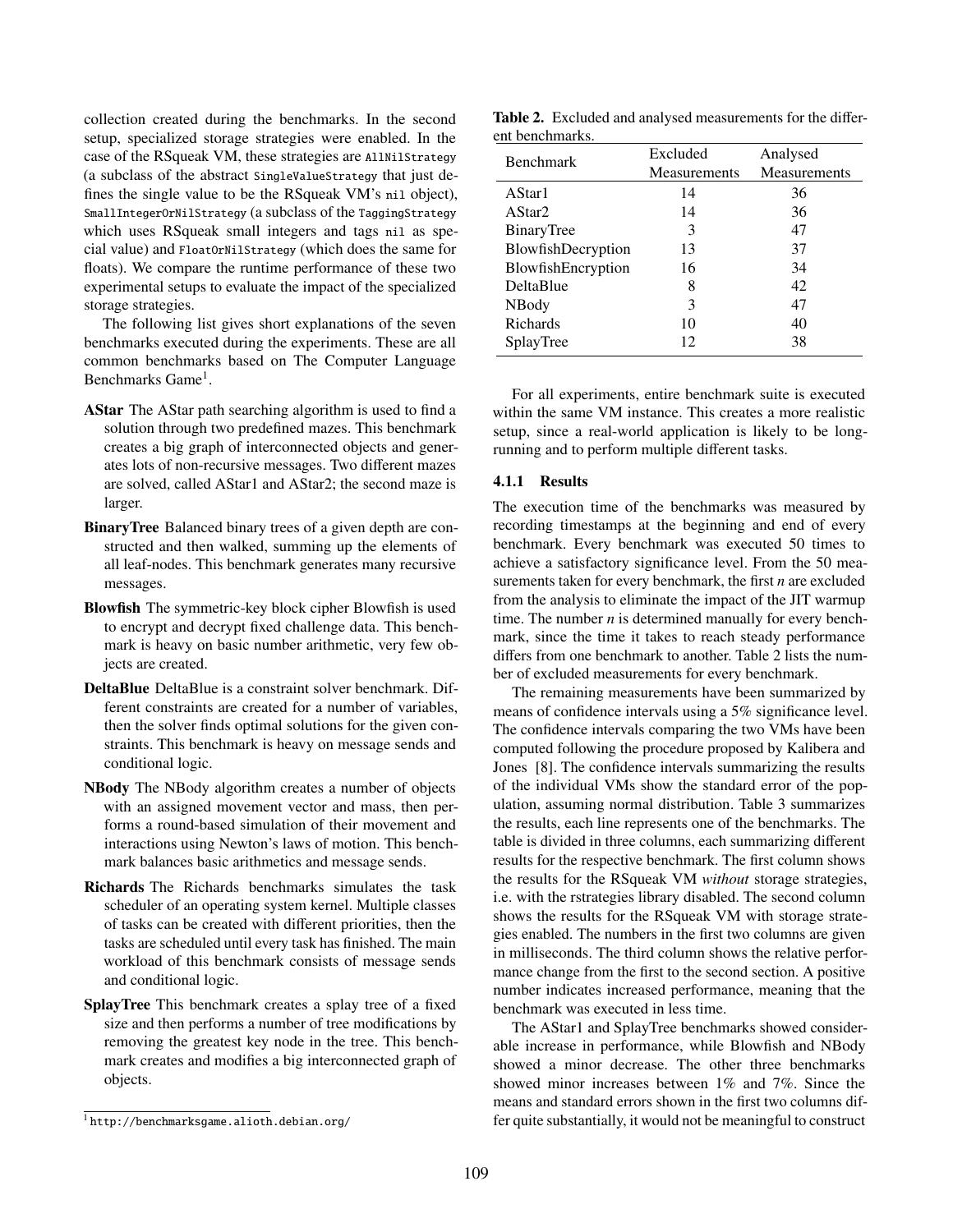<span id="page-6-0"></span>Table 3. Performance measurements for different benchmarks. From left to right: RSqueak VM without specialized storage strategies, RSqueak VM with specialized storage strategies, relative performance change between the first two. Measurements given as 95 % confidence intervals.

|                               |                               | Performance           |  |
|-------------------------------|-------------------------------|-----------------------|--|
| <b>Strategies</b>             | <b>Strategies</b>             | Change                |  |
| $80.64 \text{ ms } \pm 1.92$  | $55.81 \text{ ms } \pm 2.61$  | $+46.93\%$ $\pm 6.58$ |  |
| $351.17 \text{ ms } \pm 8.15$ | $288.81 \text{ ms } +2.68$    | $+21.21\%$ $\pm 2.25$ |  |
| $187.47 \text{ ms } \pm 1.00$ | $174.94 \text{ ms } \pm 1.77$ | $+7.26\%$ $\pm 1.01$  |  |
| $422.16$ ms $\pm 2.05$        | $429.16$ ms $\pm 2.49$        | $-1.62\%$ $\pm 0.64$  |  |
| $423.85$ ms $\pm 2.00$        | $427.15$ ms $+2.47$           | $-0.76\%$ $\pm 0.63$  |  |
| $99.86 \text{ ms } \pm 2.24$  | $98.31 \text{ ms } \pm 2.16$  | $+1.57\%$ $\pm 2.62$  |  |
| $271.38 \text{ ms } \pm 2.15$ | $274.09$ ms $\pm 2.16$        | $-0.98\%$ $\pm 0.94$  |  |
| $165.97 \text{ ms } \pm 2.80$ | $162.95$ ms $+4.14$           | $+2.11\%$ $\pm 2.29$  |  |
| $781.16 \text{ ms } \pm 2.25$ | $469.92 \text{ ms } \pm 2.89$ | $+66.28\%$ $\pm 0.97$ |  |
|                               | Without                       | With                  |  |

a single confidence interval from all benchmarks. Instead, we observe that storage strategies provide high performance benefits for certain problems, while the potential performance penalty remains very low. The average half-width of the confidence intervals is 1.99%, which is reasonably low for a significance level of 5%.

The two benchmarks that benefit most, AStar and Splay-Tree, both create large graphs of objects. Therefore, it is not surprising that they benefit a lot from an allocation removal optimization. The benchmarks with slight performance losses, Blowfish and NBody, are the two benchmarks with the highest focus on arithmetical operations. Since there are not many object allocations happening here, we can measure the overhead of storage strategies as a slight performance drop.

These results seem to indicate that the benefits of storage strategies very much depend on the workload—Squeak, although it is a very object-oriented environment, has relatively few objects that include only the primitive types for which we have strategies. Although the benefits for some algorithms do look good, a Squeak VM also has to run the entire development environment, including rendering to the screen and communicating over the network. The algorithms used there depend more on arithmetic performance and rarely use many homogeneous objects, diminishing the benefits of strategies. During development use, we thus have experienced little performance benefits of strategies.

#### 4.2 Generality

An important goal of the rstrategies library was to be independence of the language executed by the VM. Neither the programming language nor indeed the class or family of programming languages should matter, and our work should be applicable to a range of dynamic language VMs. In order to evaluate this, we introduced rstrategies into three different RPython based VMs. As presented, in the RSqueak VM, nearly every object uses storage strategies. In the Topaz Ruby VM, we added strategies to the generic array datatype that is provided by the VM. Finally, in Pycket [\[1\]](#page-9-7), we added strategies to the vector datatype. While it is not possible to prove that our design works for arbitrary programming languages, we believe that the three selected examples cover an interesting range of languages. Squeak and Ruby are both objectoriented and imperative languages; while Ruby is a scripting language, Squeak is image-based language and loads an entire live programming environment before executing the first bytecode. Racket (implemented by Pycket) belongs to the Lisp/Scheme programming language family. It is a multiparadigm language including object-oriented features, but the syntax, control flow, and main data structures are typical for a functional programming language.

We were able to integrate strategies in these RPython based VMs in largely the same way. To extend this evaluation, we use the two VMs RSqueak and Topaz to demonstrate how rstrategies works in the context of different programming languages. Our strategies library includes a logging facility which can output a diagram of all strategy related operations such as the creation of collections or switching between different strategies. We used this to create transition graphs for RSqueak and Topaz while executing different benchmark suites. For RSqueak we reused the benchmark suite from the previous section, for Topaz we used a benchmark suite consisting of the 5 benchmarks BinaryTrees, Dhrystone, Mandelbrot, Revcomp, and Richards. We have not selected two equal benchmark suites since we are not conducting a performance comparison between the two VMs.

[Figure 5](#page-7-0) show the resulting transition diagram for the RSqueak VM. Objects created at image loading time are directly instantiated with the best-fitting strategy, while objects created later always start off with the AllNilStrategy or the WeakListStrategy. The WeakListStrategy is a special case: weak objects never transition to any other strategy after creation. Other objects transition to one of the specialized strategies, in the current implementation either SmallIntegerOrNilStrategy or FloatOrNilStrategy, or directly to the generic ListStrategy. The percentage of objects remaining in any of the specialized strategies is a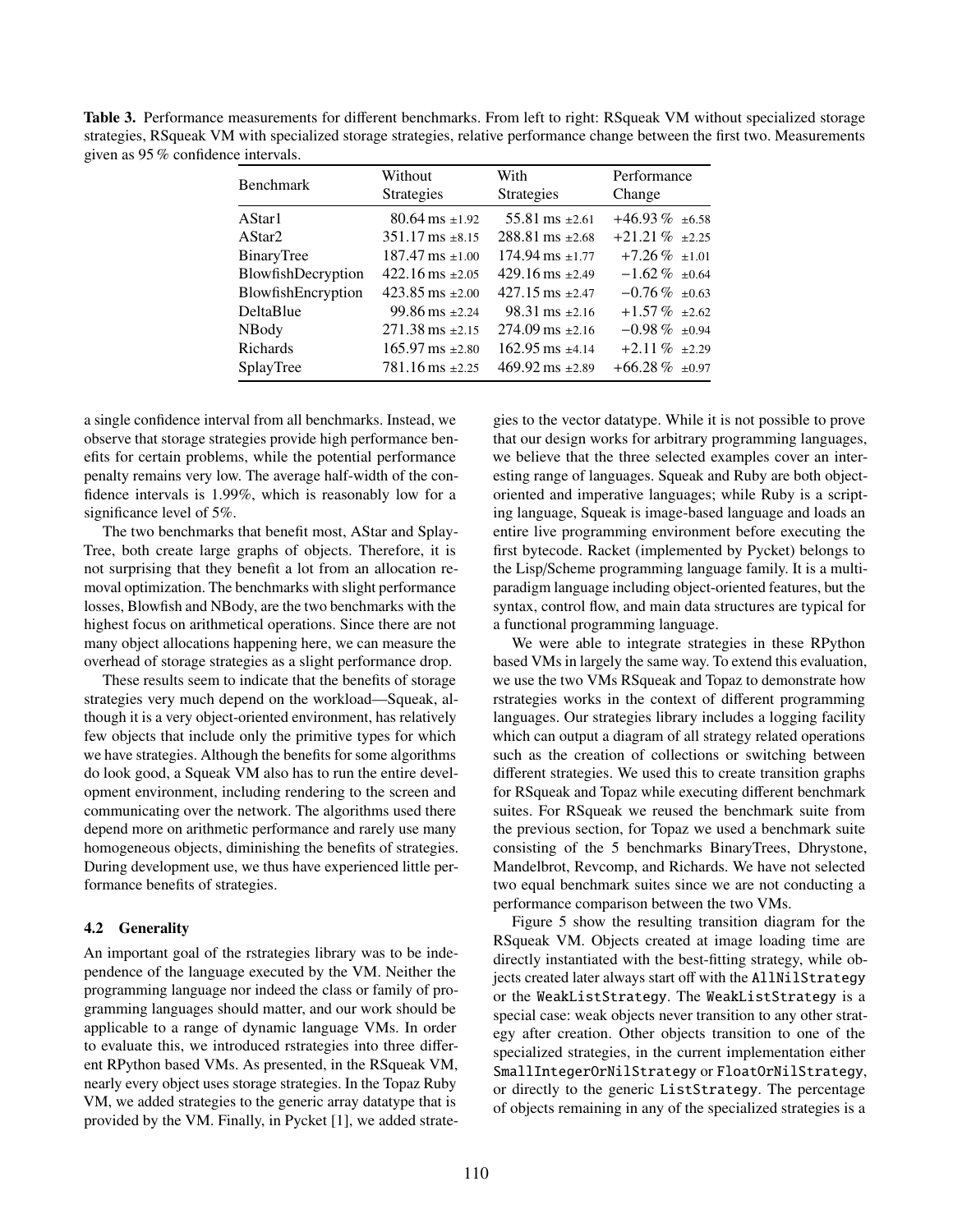

Figure 4. Strategy transitions of the RSqueak VM executing benchmarks



<span id="page-7-0"></span>Figure 5. Strategy transitions of the Topaz VM executing benchmarks

good indicator for how well the storage strategies perform. In the case of RSqueak, approximately 25 % of all objects never leave the AllNilStrategy. These objects are mainly MethodContext objects which are created automatically upon message sends. 97 % and 90 % of all objects arriving at the SmallIntegerOrNilStrategy or FloatOrNilStrategy, respectively, actually stay in these specialized strategies. These numbers indicate a high success rate of the heuristics behind choosing the storage strategies. The node at the bottom labeled Other summarizes a few rarely used strategies which are special to RSqueak.

[Figure 5](#page-7-0) shows an example transition graph for the Topaz VM. It has fewer nodes than the RSqueak diagram because in Topaz, strategies have only been added to the array datatype, not to every single object. The IntStrategy has a near 100 % success rate, which we assume is due to the nature of the benchmarks executed while capturing this data. The EmptyStrategy also has a rather high success rate, while

the FloatStrategy only works one out of three times. Compared to the RSqueak VM, these numbers look less conclusive and more artificial. The main reason is the different nature of the two VMs: RSqueak loads an entire graphical programming environment, which means the VM executes some unrelated code even while running these benchmarks. Topaz, on the other hand, evaluates pure Ruby scripts, which results in a more deterministic and uncluttered execution.

## 5. Related Work

The Graal/Truffle project is a VM building framework similar to RPython in its main design goal. An interpreter written in a statically typed programming language is used as the source artifact to automatically produce an efficient VM including a JIT. Graal [\[9\]](#page-9-8) is an experimental extension to the HotSpot VM which exposes VM internal mechanisms to the executed program via a Java API. Namely, HotSpot's method based JIT compiler can be controlled from the client program. Truffle [\[11\]](#page-9-9) is a generic, self-optimizing AST interpreter that makes use of the interface provided by Graal. In order to implement a VM using Graal/Truffle, the program code must be parsed into a syntax tree and passed to Truffle for execution. Truffle will dynamically modify the AST using techniques like partial evaluation and inlining to create compilation units for heavily used code paths, which are then converted to machine code by the Graal JIT. This approach effectively uses a method JIT compiler, but is similar to RPython's metatracing JIT.

The main difference between RPython and Graal/Truffle, aside from the underlying infrastructure, lies in the flexibility for the VM programmer. Graal/Truffle requires the VM implementor to use an AST, while the RPython toolchain accepts arbitrary Python programs as long as they satisfy the type inference.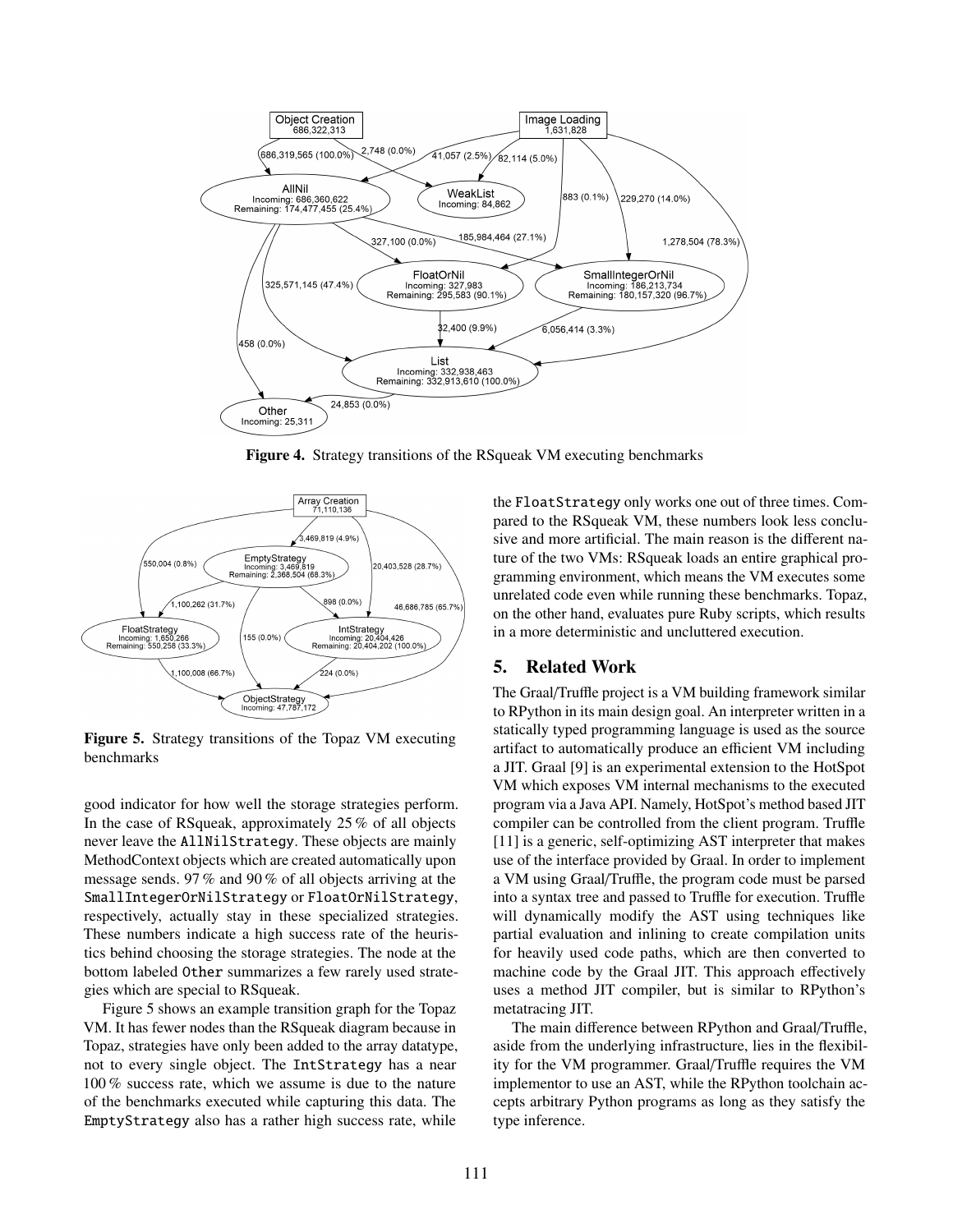The project JRuby+Truffle<sup>[2](#page-8-1)</sup> is a Ruby VM written in Java which uses the Graal/Truffle infrastructure. JRuby+Truffle includes storage strategy optimizations [\[10\]](#page-9-10), but not in form of a reusable library like rstrategies.

A common VM optimization is to use pointer tagging to store some immediate values, such as integers, floats, or characters directly but tagged. This reduces the number of bytes available for the immediate values, but often provides significant performance benefits, as specialized CPU instructions can be used to perform arithmetic. However, compared to storage strategies, this increases the complexity of the interpreter, as each pointer has to be checked for tags, and only a very limited set of tagged types can be provided.

## <span id="page-8-0"></span>6. Discussion

The collection types supported by rstrategies are fixed sized and variable sized lists. Of course there are may more collection types and algorithms used in modern programs. The collection framework in the Java standard library features 8 interfaces and 10 implementation classes. A modern Squeak image<sup>[3](#page-8-2)</sup> has as many as 79 subclasses of Collection, because it includes collections with very special purposes. However, rstrategies is a library for optimizing collections on VM level, which means it is only meaningful to support collections that occur as *primitive types* in multiple programming languages. Even though Java supports collections like ArrayList, TreeSet and HashMap, the only primitive generic collection type is the Array. The same holds for Smalltalk and many other programming languages. And even though Smalltalk (as well as many other programming languages) have type-specific versions of collections for some primitive types (e.g. ByteArray and WordArray), these put the burden on the user of the programming language to choose the right VM-level representation.

It would be possible to take the approach of storage strategies even further and let a VM transparently optimize collection types from the standard library of the programming language. For example, since the interface and semantics of Javas ArrayList are well defined, the VM could try to handle instances of ArrayList by itself, without actually executing the Java bytecode in the methods of the ArrayList class. This might lead to improved performance when accessing elements of ArrayList, but this approach has several drawbacks. One important function of a standard library is to reduce the complexity of the VM. Moving parts of the library into the VM would only further increase its complexity. Another purpose of having a separate standard library is that it is able to evolve independently of the VM. It is very hard to exactly mirror the code of the standard library and the suggested approach would require releasing a new VM version after every substantial change to the standard library.

Therefore we chose to only optimize primitive collection types with rstrategies. The rest of this section lists and dis-

Table 4. Primitive collection types in dynamic languages

<span id="page-8-3"></span>

| Language                                                          | Fixed List                                     | Variable List                   | Dictionary                              |
|-------------------------------------------------------------------|------------------------------------------------|---------------------------------|-----------------------------------------|
| JavaScript<br><b>PHP</b><br>Python<br>Racket<br>Ruby<br>Smalltalk | tuple, bytearray<br>vector, cons, box<br>Array | Array<br>array<br>list<br>array | Object<br>array<br>dict<br>hash<br>hash |

cusses several collection types not supported by rstrategies, although they do occur as primitive types in several modern programming languages.

## 6.1 Non-List Collections

We examined the primitive datatypes in various dynamic programming languages. Table [4](#page-8-3) summarizes the results by listing the primitive datatypes of each language and mapping them to abstract collection types which are explained in the following.

We distinguish three general kinds of collections: *fixed lists*, *variable lists* and *dictionaries*. Fixed and variable lists correspond to the collection types supported by rstrategies, using the mixin hierarchy described in [section 3.1.](#page-3-1) Hence, all collection types listed in these two columns could be implemented and optimized using rstrategies.

*Dictionary* is a primitive collection type that is quite important for many languages. Storage strategies can be extended to include support for dictionaries. This has been done for the Python interpreter PyPy [\[3\]](#page-9-0) and in the JRuby+Truffle project [\[10\]](#page-9-10). We have not yet implemented dictionaries as part of rstrategies yet, but intend to do so as part of our future work on this library.

Note that Python has several additional primitive types for special use cases: buffer, xrange, set, frozenset, iterator, generator. This variety of primitive collection types is special to Python and all these types can be mapped to the *Fixed List* or *Variable List* types by adding additional algorithms to the store and fetch routines. Therefore we chose not to support special datatypes like these.

#### 6.2 Non-Contiguous Lists

Functional programming languages often feature a primitive datatype for linked lists. Lisp for example has the built in type cons which represents one link of a linked list, formed by two fields: the value (named car) and the pointer to the next link (named cdr). While these labels have historical reasons originating in the 1950s, the linked list is still a central data structure in modern Lisp programs. Since accessing arbitrary elements of a linked list requires walking the entire list up to that element, optimizing linked lists would be very beneficial. For example, all elements of the list could be placed in consecutive memory, allowing constant access to any element. However, such optimizations bring about further complications and are a separate (although related)

<span id="page-8-1"></span><sup>2</sup> <http://www.chrisseaton.com/rubytruffle/>

<span id="page-8-2"></span> $3$ <http://www.squeak.org/>